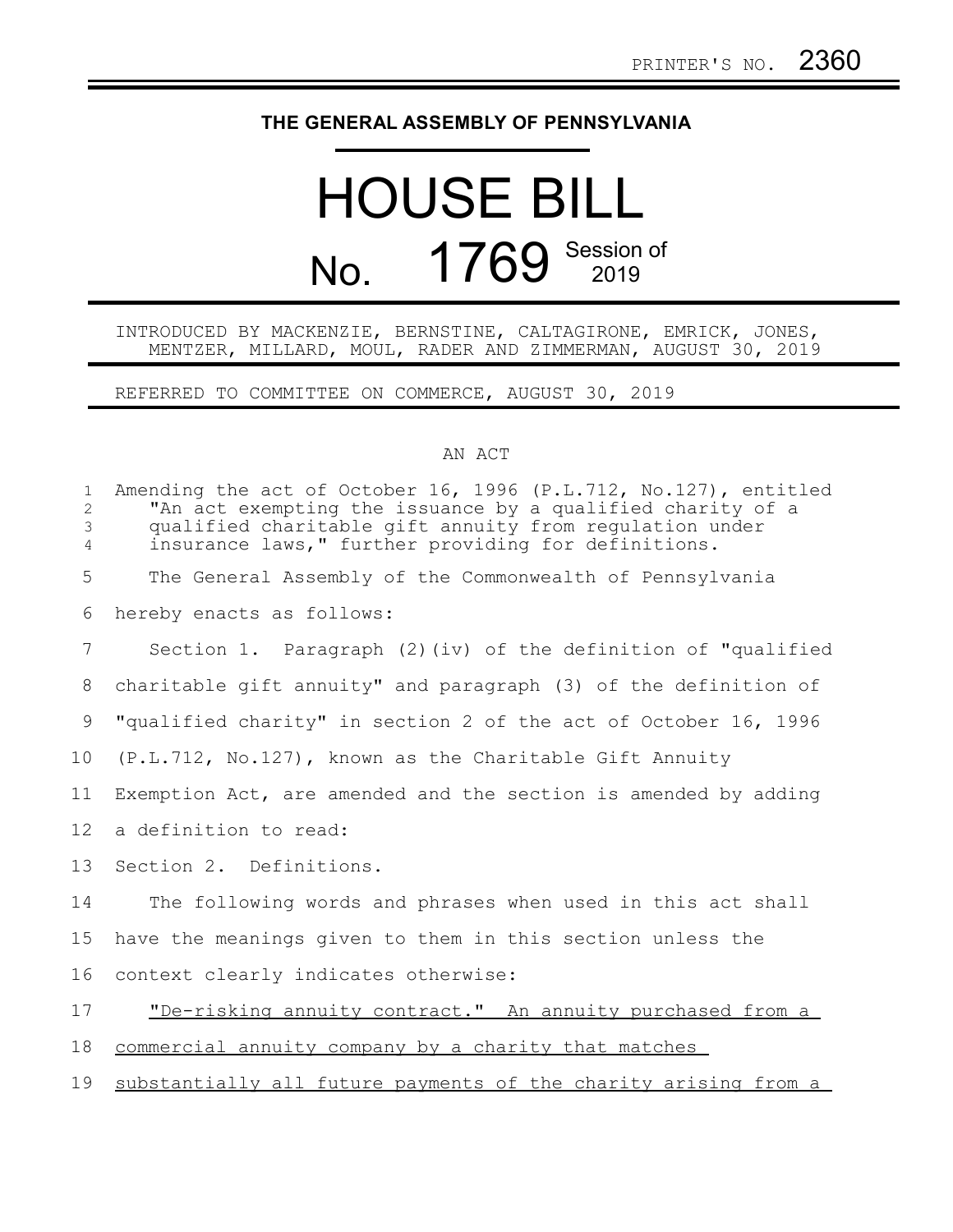charitable gift annuity contract obligation. "Qualified charitable gift annuity." An annuity which: \* \* \* (2) Contains in a written agreement substantially all of the following provisions: \* \* \* (iv) A statement as to whom the donor may contact to obtain a copy of the following information: (A) the organization's status under section 170(c) of the Internal Revenue Code of 1986 (Public Law 99-514, 26 U.S.C. § 170(c)) or any successor provisions; and (B) financial statements filed with a governmental agency or audited financial statements from the charity showing that the charity has unrestricted and unencumbered assets in the form of cash, cash equivalents, de-risking annuity contracts or publicly traded securities of at least \$100,000 plus one-half of the principal value of any annuities issued by the organization and then in effect. \* \* \* "Qualified charity." An organization which on the date a qualified charitable gift annuity is issued meets all of the following criteria: \* \* \* (3) Has unrestricted and unencumbered assets in the form of cash, cash equivalents, de-risking annuity contracts or publicly traded securities of at least \$100,000 plus one-half of the principal value of any annuities issued by the organization and then in effect. 20190HB1769PN2360 - 2 -1 2 3 4 5 6 7 8 9 10 11 12 13 14 15 16 17 18 19 20 21 22 23 24 25 26 27 28 29 30